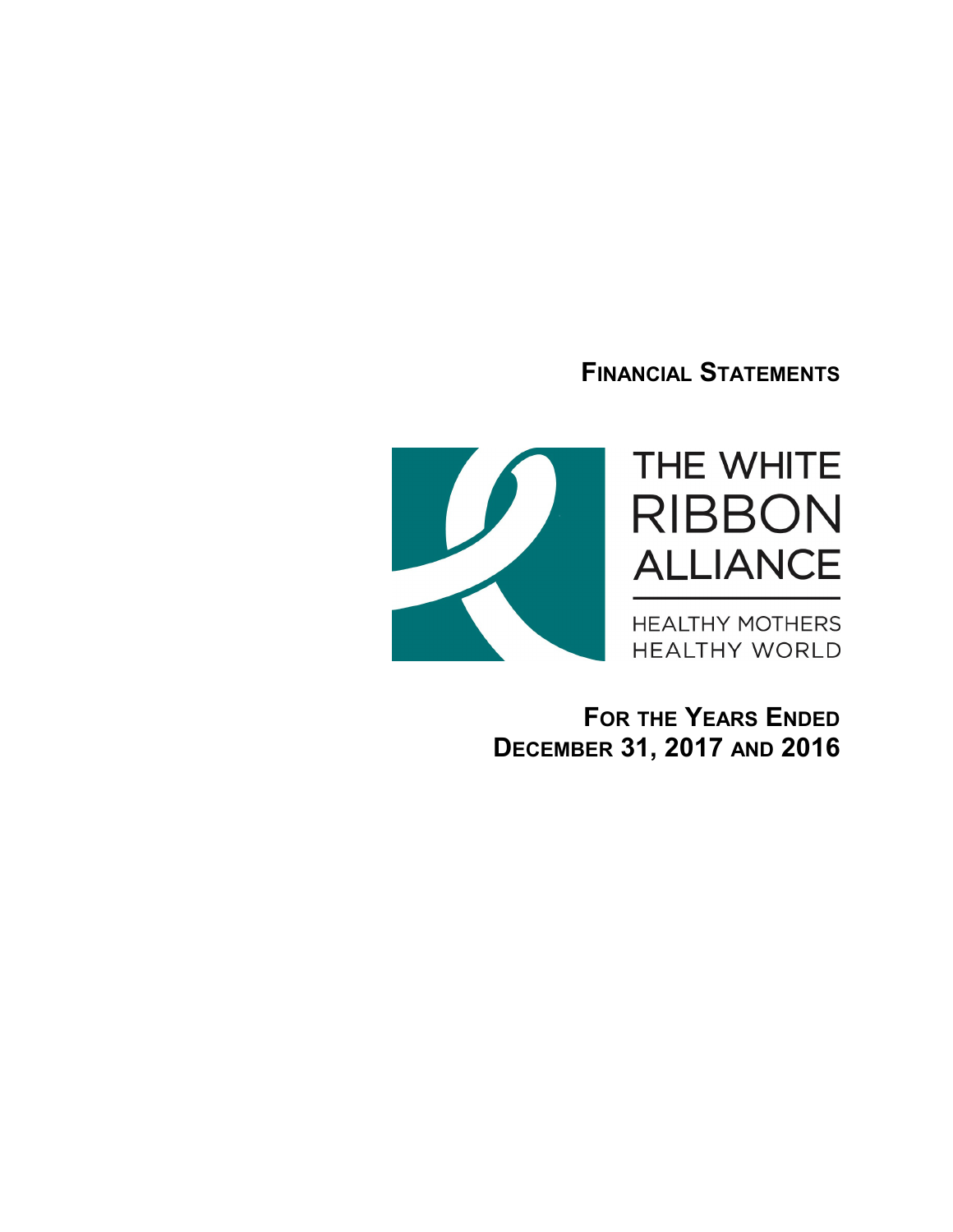# **CONTENTS**

|                                                                                                                                    | <b>PAGE NO.</b> |
|------------------------------------------------------------------------------------------------------------------------------------|-----------------|
| INDEPENDENT AUDITOR'S REPORT                                                                                                       | 2               |
| EXHIBIT A - Statements of Financial Position, as of December 31, 2017 and 2016                                                     | 3               |
| <b>EXHIBIT B - Statements of Activities and Changes in Net Assets (Deficit), for the</b><br>Years Ended December 31, 2017 and 2016 | $4 - 5$         |
| EXHIBIT C - Statement of Functional Expenses, for the Year Ended December 31,<br>2017                                              | 6               |
| EXHIBIT D - Statement of Functional Expenses, for the Year Ended December 31,<br>2016                                              | $\overline{7}$  |
| EXHIBIT E - Statements of Cash Flows, for the Years Ended December 31, 2017<br>and 2016                                            | 8               |
| NOTES TO FINANCIAL STATEMENTS                                                                                                      | $9 - 16$        |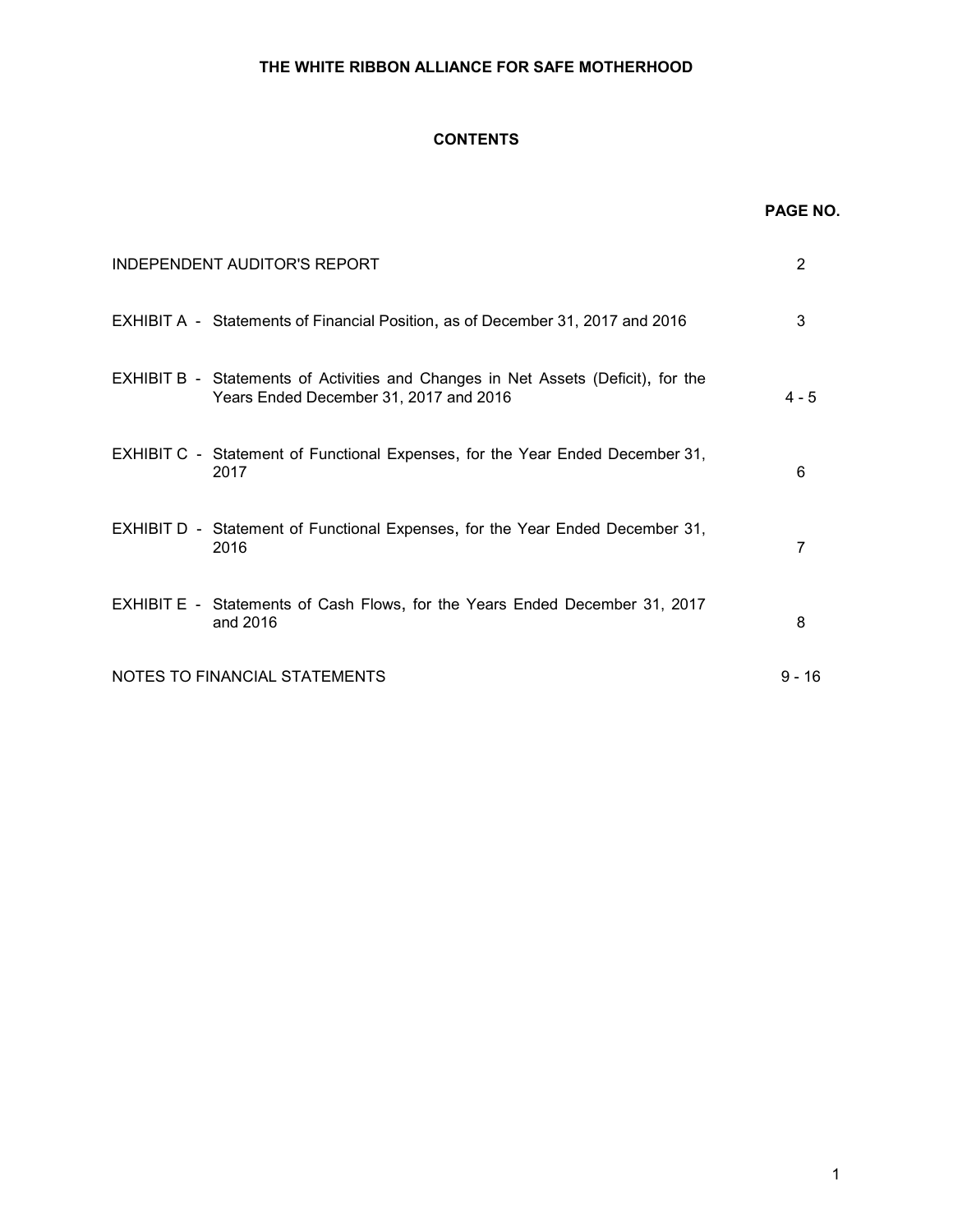

## **INDEPENDENT AUDITOR'S REPORT**

To the Board of Directors The White Ribbon Alliance for Safe Motherhood Washington, D.C.

We have audited the accompanying financial statements of The White Ribbon Alliance for Safe Motherhood (WRA), which comprise the statements of financial position as of December 31, 2017 and 2016, and the related statements of activities and changes in net assets (deficit), functional expenses and cash flows for the years then ended, and the related notes to the financial statements.

#### **Management's Responsibility for the Financial Statements**

Management is responsible for the preparation and fair presentation of these financial statements in accordance with accounting principles generally accepted in the United States of America; this includes the design, implementation and maintenance of internal control relevant to the preparation and fair presentation of financial statements that are free from material misstatement, whether due to fraud or error.

#### **Auditor's Responsibility**

Our responsibility is to express an opinion on these financial statements based on our audits. We conducted our audits in accordance with auditing standards generally accepted in the United States of America. Those standards require that we plan and perform the audits to obtain reasonable assurance about whether the financial statements are free from material misstatement.

An audit involves performing procedures to obtain audit evidence about the amounts and disclosures in the financial statements. The procedures selected depend on the auditor's judgment, including the assessment of the risks of material misstatement of the financial statements, whether due to fraud or error. In making those risk assessments, the auditor considers internal control relevant to the entity's preparation and fair presentation of the financial statements in order to design audit procedures that are appropriate in the circumstances, but not for the purpose of expressing an opinion on the effectiveness of the entity's internal control. Accordingly, we express no such opinion. An audit also includes evaluating the appropriateness of accounting policies used and the reasonableness of significant accounting estimates made by management, as well as evaluating the overall presentation of the financial statements.

We believe that the audit evidence we have obtained is sufficient and appropriate to provide a basis for our audit opinion.

#### **Opinion**

In our opinion, the financial statements referred to above present fairly, in all material respects, the financial position of WRA as of December 31, 2017 and 2016, and the changes in its net assets (deficit) and its cash flows for the years then ended in accordance with accounting principles generally accepted in the United States of America.

Gelman Konaberg & Freedman

May 30, 2018

**4550 MONTGOMERY AVENUE · SUITE 650 NORTH · BETHESDA, MARYLAND 20814 (301) 951-9090 · FAX (301) 951-3570 · WWW.GRFCPA.COM \_\_\_\_\_\_\_\_\_\_\_\_\_\_\_\_\_\_\_\_\_\_\_\_\_\_\_**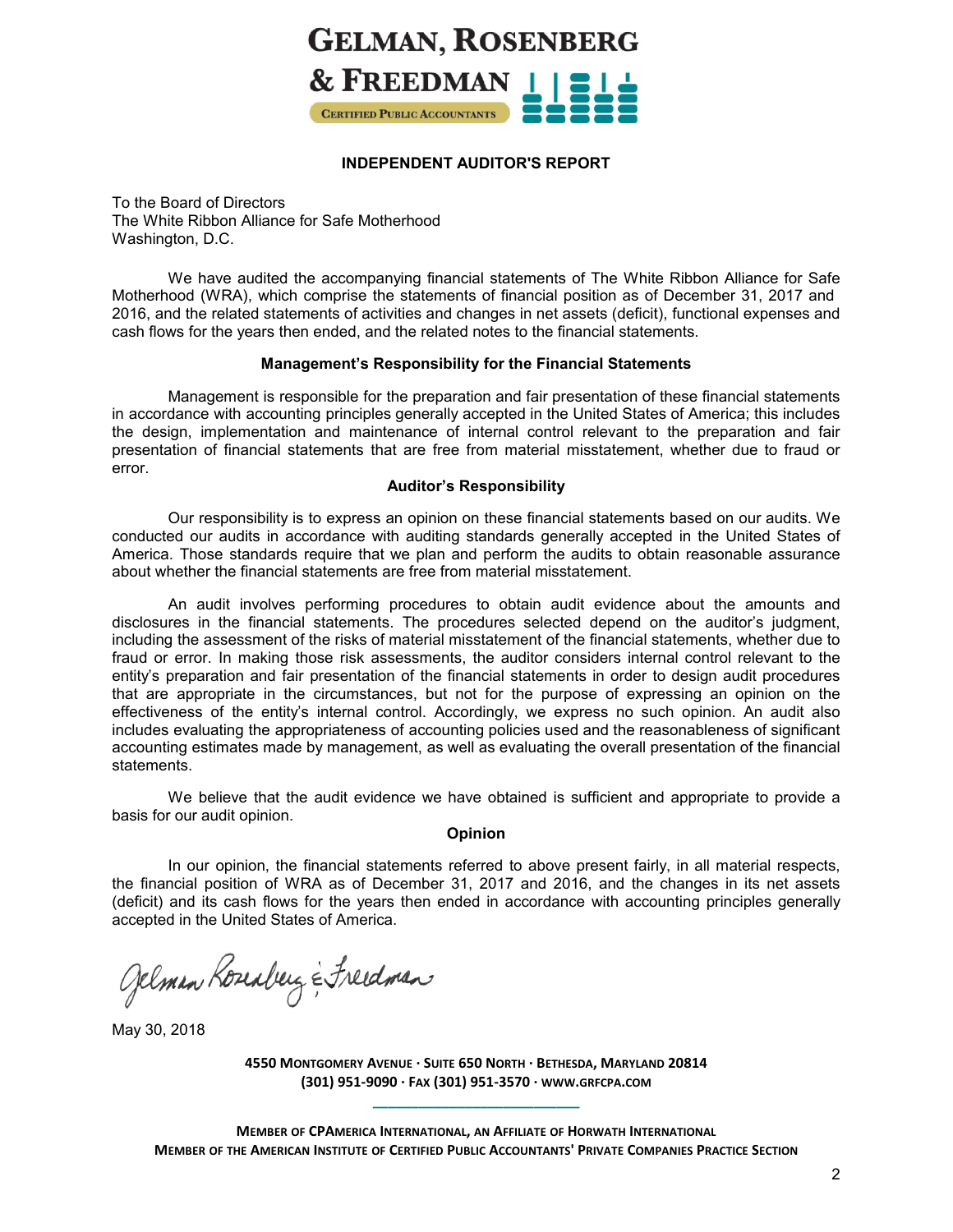## **STATEMENTS OF FINANCIAL POSITION AS OF DECEMBER 31, 2017 AND 2016**

# **ASSETS**

|                                                                                                                                                 | 2017                                                |     | 2016                                               |
|-------------------------------------------------------------------------------------------------------------------------------------------------|-----------------------------------------------------|-----|----------------------------------------------------|
| <b>CURRENT ASSETS</b>                                                                                                                           |                                                     |     |                                                    |
| Cash and cash equivalents<br>Grants and contributions receivable<br>Other receivables<br>Sub-grantee advances<br><b>Travel advances</b>         | \$<br>198,586<br>1,764,482<br>2,865<br>87,714       | \$  | 282,434<br>2,178,455<br>14,951<br>124,059<br>2,875 |
| Prepaid expenses                                                                                                                                | 31,201                                              |     | 35,959                                             |
| Total current assets                                                                                                                            | 2,084,848                                           |     | 2,638,733                                          |
| <b>NONCURRENT ASSETS</b>                                                                                                                        |                                                     |     |                                                    |
| Grants and contributions receivable, net of current portion and<br>present value discount<br>Security deposit<br><b>Total noncurrent assets</b> | 14,694<br>14,694                                    |     | 1,384,798<br>14,694<br>1,399,492                   |
| <b>TOTAL ASSETS</b>                                                                                                                             | \$ 2,099,542                                        |     | \$ 4,038,225                                       |
| <b>LIABILITIES AND NET ASSETS (DEFICIT)</b>                                                                                                     |                                                     |     |                                                    |
| <b>CURRENT LIABILITIES</b>                                                                                                                      |                                                     |     |                                                    |
| Line of credit<br>Accounts payable and accrued liabilities<br>Sub-grants payable<br>Accrued employee benefits<br>Deferred rent                  | \$<br>450,000<br>68,852<br>2,140<br>83,375<br>1,702 | \$  | 48,737<br>7,000<br>109,194<br>4,881                |
| <b>Total current liabilities</b>                                                                                                                | 606,069                                             |     | 169,812                                            |
| <b>NONCURRENT LIABILITIES</b>                                                                                                                   |                                                     |     |                                                    |
| Deferred rent, net of current portion                                                                                                           | 29,131                                              |     | 21,070                                             |
| <b>Total liabilities</b>                                                                                                                        | 635,200                                             |     | 190,882                                            |
| <b>NET ASSETS (DEFICIT)</b>                                                                                                                     |                                                     |     |                                                    |
| Unrestricted deficit<br><b>Temporarily restricted</b>                                                                                           | (351, 804)<br>1,816,146                             |     | (397, 310)<br>4,244,653                            |
| Total net assets (deficit)                                                                                                                      | 1,464,342                                           |     | 3,847,343                                          |
| TOTAL LIABILITIES AND NET ASSETS (DEFICIT)                                                                                                      | 2,099,542                                           | \$. | 4,038,225                                          |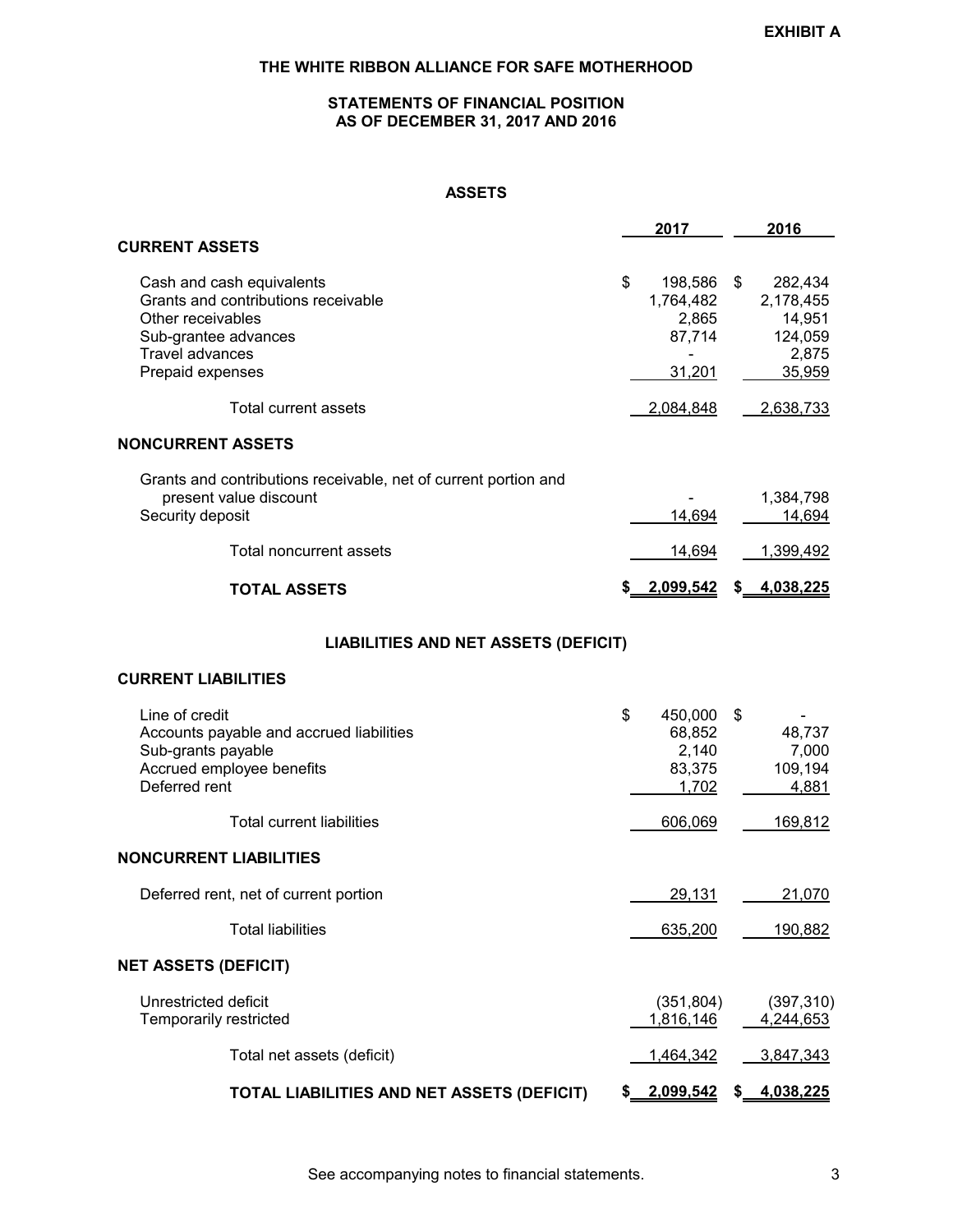## **STATEMENTS OF ACTIVITIES AND CHANGES IN NET ASSETS (DEFICIT) FOR THE YEARS DECEMBER 31, 2017 AND 2016**

|                                                       | 2017 |                     |    |                    |                          |
|-------------------------------------------------------|------|---------------------|----|--------------------|--------------------------|
|                                                       |      |                     |    | <b>Temporarily</b> |                          |
| <b>SUPPORT AND REVENUE</b>                            |      | <b>Unrestricted</b> |    | <b>Restricted</b>  | <b>Total</b>             |
|                                                       |      |                     |    |                    |                          |
| U.S. Government grants<br>Foundation and other grants | \$   | 624,718<br>5.161    | \$ | 759,006            | \$<br>624,718<br>764,167 |
| Contributions                                         |      | 157,344             |    |                    | 157,344                  |
| In-kind contributions                                 |      | 68,717              |    |                    | 68,717                   |
| Interest income                                       |      | 409                 |    |                    | 409                      |
| Exchange rate loss                                    |      | (1,218)             |    |                    | (1, 218)                 |
| Net assets released from donor restrictions -         |      |                     |    |                    |                          |
| satisfaction of program restrictions                  |      | 3,187,513           |    | (3, 187, 513)      |                          |
| Total support and revenue                             |      | 4,042,644           |    | (2,428,507)        | 1,614,137                |
| <b>EXPENSES</b>                                       |      |                     |    |                    |                          |
| <b>Maternal Health</b>                                |      | 3,323,552           |    |                    | 3,323,552                |
| Management and General                                |      | 568,638             |    |                    | 568,638                  |
| Fundraising                                           |      | 104,948             |    |                    | 104,948                  |
| <b>Total expenses</b>                                 |      | 3,997,138           |    |                    | 3,997,138                |
| Changes in net assets (deficit)                       |      | 45,506              |    | (2,428,507)        | (2,383,001)              |
| Net assets (deficit) at beginning of year             |      | <u>(397,310)</u>    |    | 4,244,653          | 3,847,343                |
| <b>NET ASSETS (DEFICIT) AT END OF YEAR</b>            |      | (351, 804)          | S. | 1,816,146          | 1,464,342                |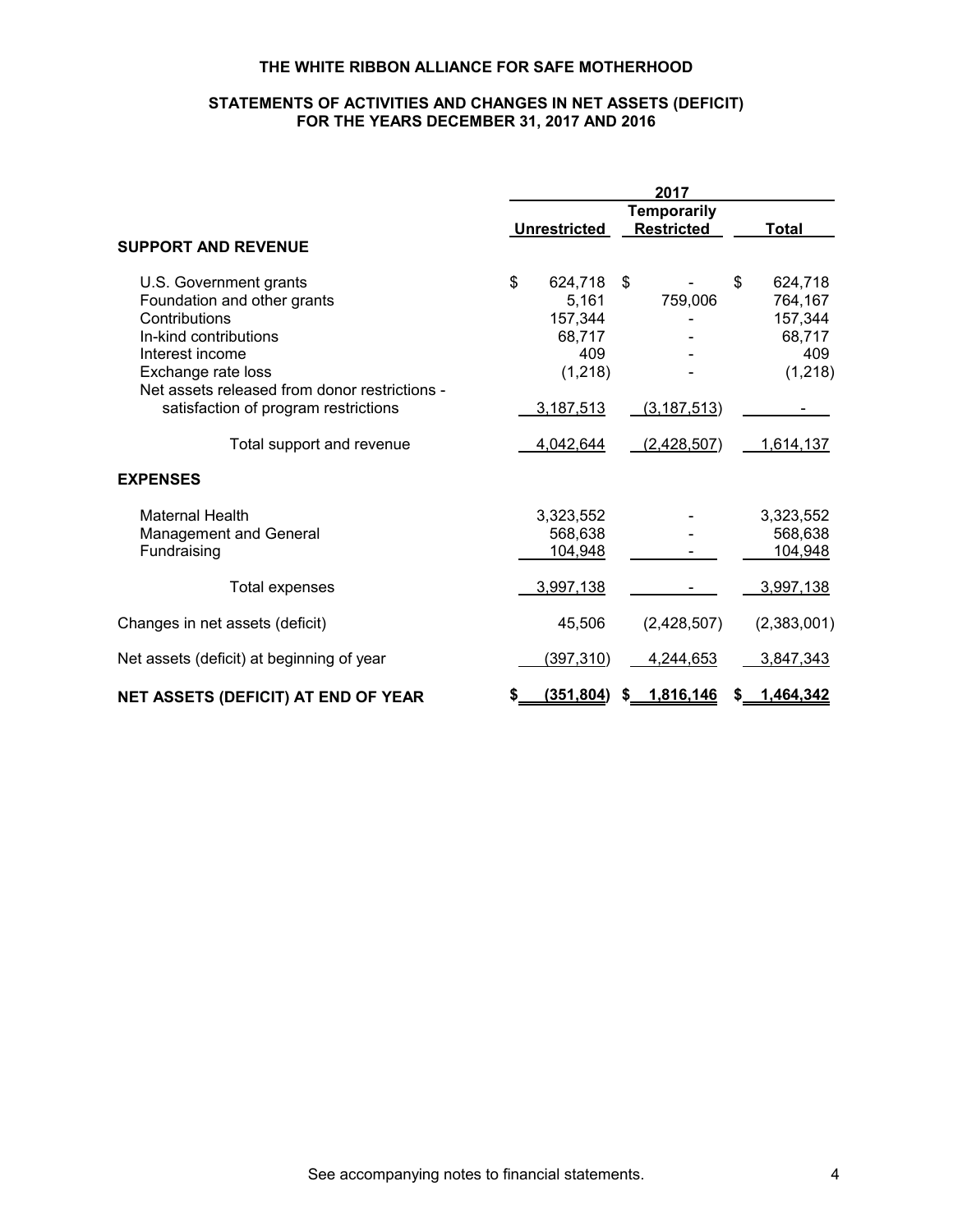| 2016                                                                    |                                                           |    |                  |    |                                                               |  |  |
|-------------------------------------------------------------------------|-----------------------------------------------------------|----|------------------|----|---------------------------------------------------------------|--|--|
| <b>Temporarily</b><br><b>Restricted</b><br><b>Unrestricted</b><br>Total |                                                           |    |                  |    |                                                               |  |  |
| \$                                                                      | 672,432<br>6,167<br>161,334<br>310,669<br>525<br>(6, 361) | \$ | 1,073,799        | \$ | 672,432<br>1,079,966<br>161,334<br>310,669<br>525<br>(6, 361) |  |  |
|                                                                         | <u>2,677,904</u>                                          |    | (2,677,904)      |    |                                                               |  |  |
|                                                                         | 3,822,670                                                 |    | (1,604,105)      |    | 2,218,565                                                     |  |  |
|                                                                         | 3,103,089<br>492,165<br>75,637                            |    |                  |    | 3,103,089<br>492,165<br>75,637                                |  |  |
|                                                                         | 3,670,891                                                 |    |                  |    | <u>3,670,891</u>                                              |  |  |
|                                                                         | 151,779                                                   |    | (1,604,105)      |    | (1,452,326)                                                   |  |  |
|                                                                         | <u>(549,089)</u>                                          |    | <u>5,848,758</u> |    | 5,299,669                                                     |  |  |
| S                                                                       | (397,310)                                                 | S  | 4,244,653        | \$ | 3,847,343                                                     |  |  |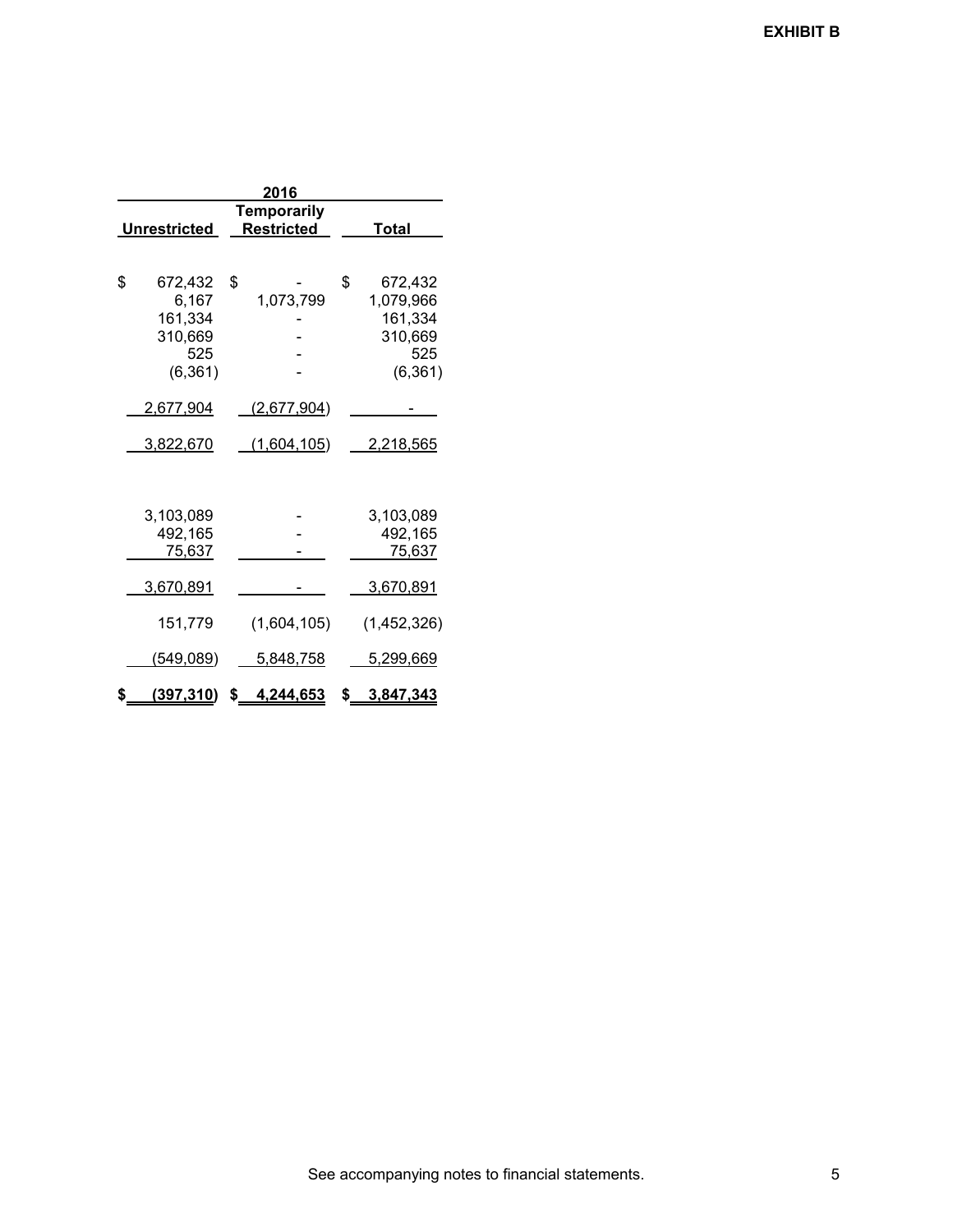## **STATEMENT OF FUNCTIONAL EXPENSES FOR THE YEAR ENDED DECEMBER 31, 2017**

|                                  | <b>Maternal</b><br>Health | <b>Management</b><br>and General |    | <b>Fundraising</b> | <b>Total</b><br><b>Expenses</b> |
|----------------------------------|---------------------------|----------------------------------|----|--------------------|---------------------------------|
| <b>Salaries</b>                  | \$<br>769,470             | \$<br>211,941                    | \$ | 54,165             | \$<br>1,035,576                 |
| Benefits and payroll taxes       | 350,585                   | 86,147                           |    | 24,504             | 461,236                         |
| Printing and production          | 6,909                     | 3,638                            |    | 104                | 10,651                          |
| Professional fees                | 60,418                    | 23,456                           |    | 707                | 84,581                          |
| Occupancy                        | 58,633                    | 101,175                          |    | 5,999              | 165,807                         |
| Accounting and audit             | 9,810                     | 13,074                           |    | 469                | 23,353                          |
| Insurance                        |                           | 15,847                           |    |                    | 15,847                          |
| Telephone                        | 11,260                    | 18,196                           |    | 404                | 29,860                          |
| Travel and related expenses      | 261,855                   | 7,958                            |    | 7,386              | 277,199                         |
| Consulting fees                  | 296,789                   | 1,884                            |    | 2,723              | 301,396                         |
| Postage and delivery             | 425                       | 287                              |    | 168                | 880                             |
| <b>Supplies</b>                  | 4,292                     | 7,222                            |    | 206                | 11,720                          |
| Subscriptions                    | 12,809                    | 1,383                            |    | 6,387              | 20,579                          |
| Meetings                         | 19,536                    | 1,438                            |    | 164                | 21,138                          |
| Advertising                      | 2,787                     | 747                              |    | 42                 | 3,576                           |
| <b>Bank fees</b>                 | 169                       | 4,421                            |    | 1,107              | 5,697                           |
| Equipment rental and maintenance | 7,673                     | 3,500                            |    | 326                | 11,499                          |
| Sub-grants                       | 1,444,947                 |                                  |    |                    | 1,444,947                       |
| Other expenses                   | 435                       | 2,357                            |    | 87                 | 2,879                           |
| In-kind professional fees        | 4,750                     | 63,967                           |    |                    | 68,717                          |
| <b>TOTAL</b>                     | 3,323,552                 | 568,638                          | S  | 104,948            | \$<br>3,997,138                 |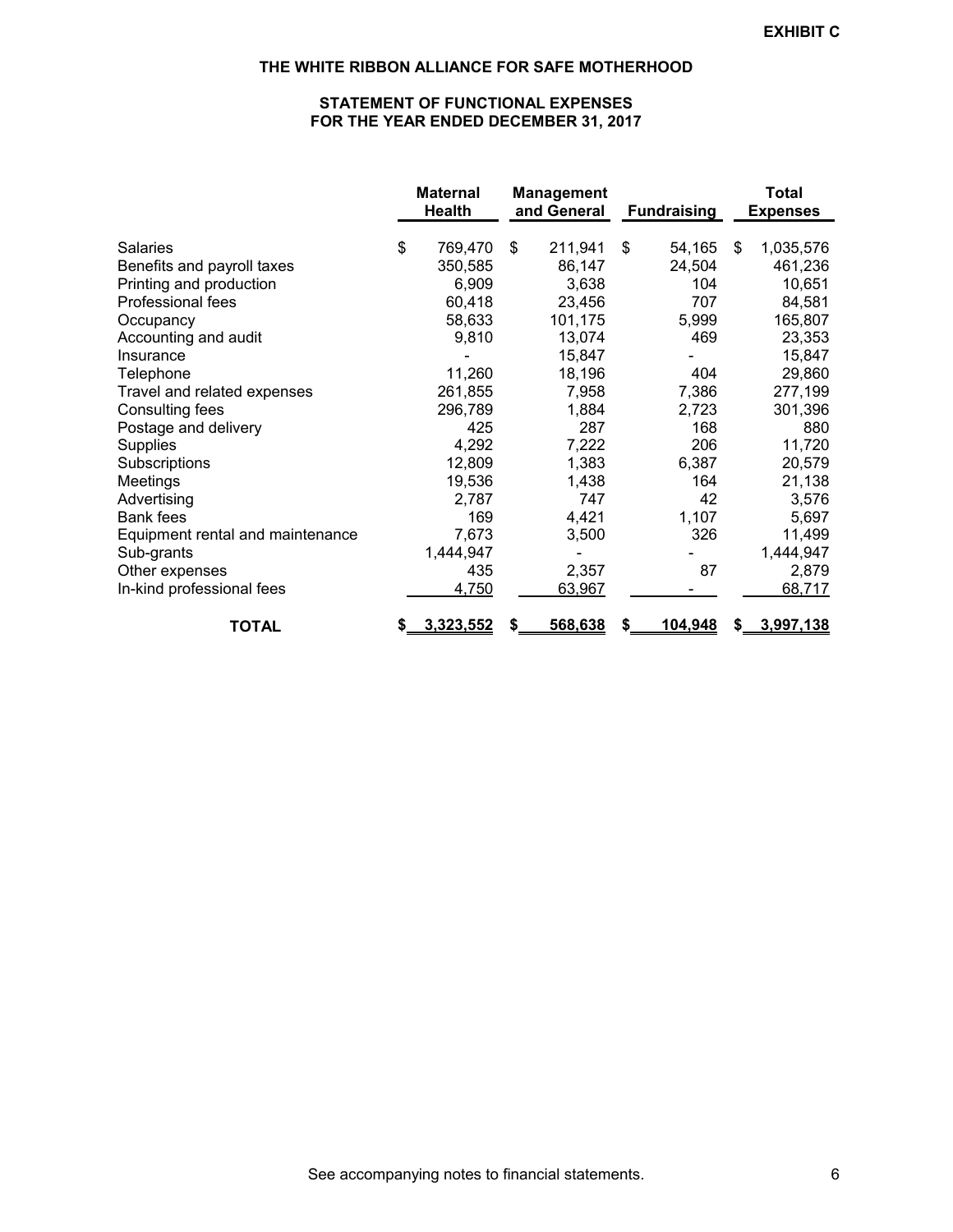## **STATEMENT OF FUNCTIONAL EXPENSES FOR THE YEAR ENDED DECEMBER 31, 2016**

|                                       | <b>Maternal</b><br>Health |    | <b>Management</b><br>and General |    | <b>Fundraising</b> | <b>Total</b><br><b>Expenses</b> |
|---------------------------------------|---------------------------|----|----------------------------------|----|--------------------|---------------------------------|
| Salaries                              | \$<br>794,826             | \$ | 177,452                          | \$ | 33,659             | \$<br>1,005,937                 |
| Benefits and payroll taxes            | 378,568                   |    | 76,569                           |    | 16,360             | 471,497                         |
| Printing and production               | 949                       |    | 5,422                            |    | 199                | 6,570                           |
| Professional fees                     | 47,794                    |    | 42,872                           |    | 3,958              | 94,624                          |
| Occupancy                             | 57,742                    |    | 62,395                           |    | 3,540              | 123,677                         |
| Accounting and audit                  | 3,337                     |    | 19,157                           |    |                    | 22,494                          |
| Insurance                             |                           |    | 13,400                           |    |                    | 13,400                          |
| <b>Telephone</b>                      | 18,356                    |    | 5,258                            |    | 404                | 24,018                          |
| Travel and related expenses           | 281,427                   |    | 4,523                            |    | 2,340              | 288,290                         |
| Consulting fees                       | 199,779                   |    | 7,638                            |    | 1,974              | 209,391                         |
| Postage and delivery                  | 1,203                     |    | 134                              |    | 242                | 1,579                           |
| Supplies                              | 3,019                     |    | 6,285                            |    | 476                | 9,780                           |
| Subscriptions                         | 13,399                    |    | 2,693                            |    | 2,280              | 18,372                          |
| Meetings                              | 26,706                    |    | 3,530                            |    | 972                | 31,208                          |
| Advertising                           | 1,916                     |    | 113                              |    |                    | 2,029                           |
| <b>Bank fees</b>                      | 329                       |    | 4,488                            |    | 901                | 5,718                           |
| Equipment rental and maintenance      | 681                       |    | 969                              |    | 170                | 1,820                           |
| Sub-grants                            | 1,025,745                 |    |                                  |    |                    | 1,025,745                       |
| Other expenses                        | 3,341                     |    | 732                              |    |                    | 4,073                           |
| In-kind professional fees             | 243,422                   |    | 58,535                           |    | 8,125              | 310,082                         |
| Donated goods, materials and supplies | 550                       |    |                                  |    | 37                 | 587                             |
| <b>TOTAL</b>                          | 3,103,089                 | S  | <u>492,165</u>                   | S  | <u>75,637</u>      | \$<br>3,670,891                 |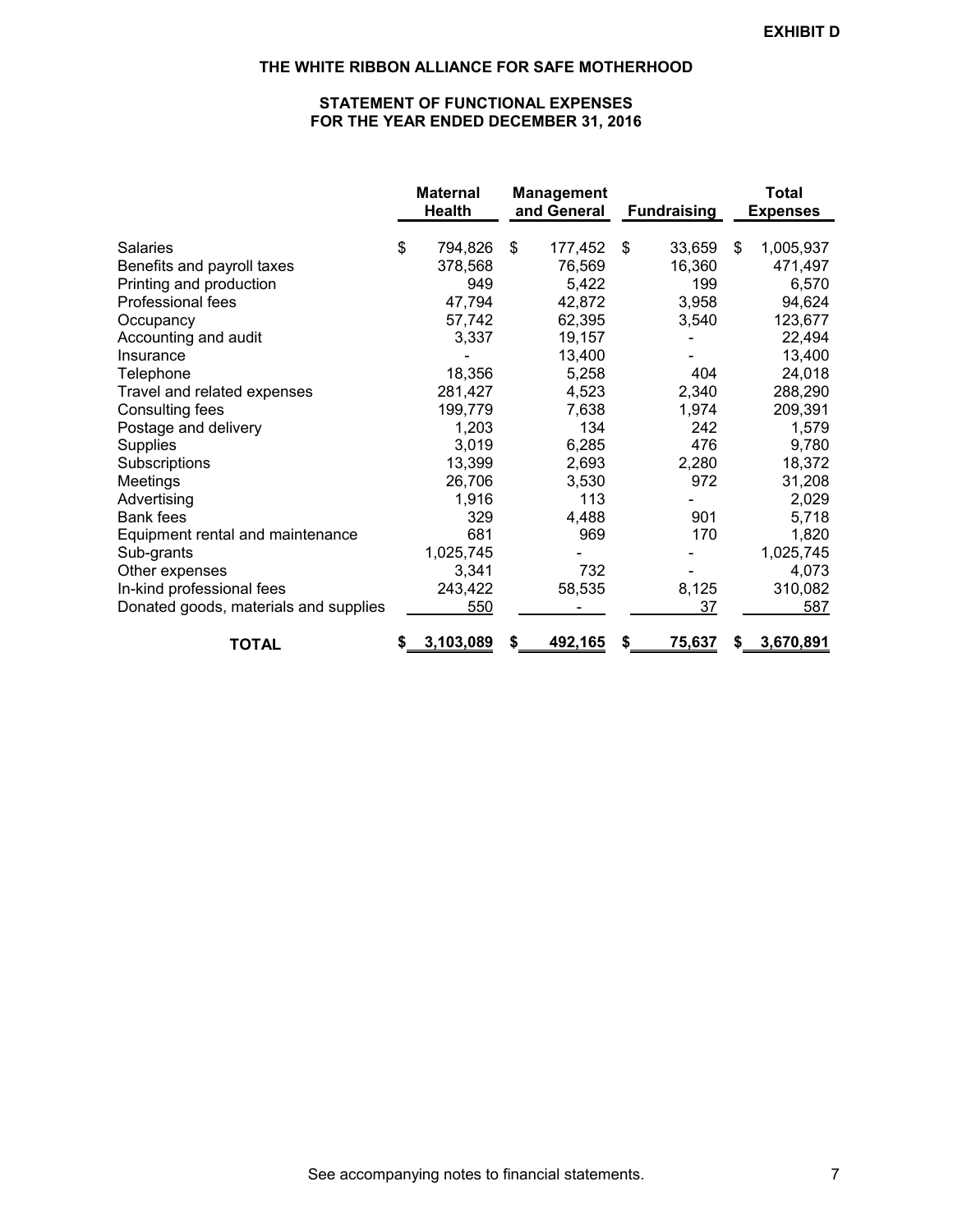## **STATEMENTS OF CASH FLOWS FOR THE YEARS DECEMBER 31, 2017 AND 2016**

|                                                                                                                                                                               | 2017                                            | 2016                                                            |
|-------------------------------------------------------------------------------------------------------------------------------------------------------------------------------|-------------------------------------------------|-----------------------------------------------------------------|
| <b>CASH FLOWS FROM OPERATING ACTIVITIES</b>                                                                                                                                   |                                                 |                                                                 |
| Changes in net assets (deficit)                                                                                                                                               | \$<br>$(2,383,001)$ \$ $(1,452,326)$            |                                                                 |
| Adjustments to reconcile changes in net assets (deficit)<br>to net cash used by operating activities:                                                                         |                                                 |                                                                 |
| Change in present value discount on noncurrent<br>grants and contributions receivable                                                                                         | (45,006)                                        | (106, 799)                                                      |
| Decrease (increase) in:<br>Grants and contributions receivable<br>Due from related entity<br>Other receivables<br>Sub-grantee advances<br>Travel advances<br>Prepaid expenses | 1,843,777<br>12,086<br>36,345<br>2,875<br>4,758 | (146, 111)<br>98<br>(8,959)<br>(96, 582)<br>(2,875)<br>(6, 242) |
| Security deposit                                                                                                                                                              |                                                 | (13, 844)                                                       |
| Increase (decrease) in:<br>Accounts payable and accrued liabilities<br>Sub-grants payable<br>Accrued employee benefits<br>Deferred rent                                       | 20,115<br>(4,860)<br>(25, 819)<br>4,882         | (6, 111)<br>(10, 665)<br>29,805<br>25,951                       |
| Net cash used by operating activities                                                                                                                                         | (533, 848)                                      | (1,794,660)                                                     |
| <b>CASH FLOWS FROM FINANCING ACTIVITIES</b>                                                                                                                                   |                                                 |                                                                 |
| Cash draws from line of credit<br>Repayments on line of credit                                                                                                                | 450,000                                         | (78, 533)                                                       |
| Net cash provided (used) by financing activities                                                                                                                              | 450,000                                         | (78, 533)                                                       |
| Net decrease in cash and cash equivalents                                                                                                                                     | (83, 848)                                       | (1,873,193)                                                     |
| Cash and cash equivalents at beginning of year                                                                                                                                | 282,434                                         | 2,155,627                                                       |
| CASH AND CASH EQUIVALENTS AT END OF YEAR                                                                                                                                      | 198,586                                         | \$<br>282,434                                                   |
| <b>SUPPLEMENTAL INFORMATION:</b>                                                                                                                                              |                                                 |                                                                 |
| <b>Interest Paid</b>                                                                                                                                                          | \$                                              | \$<br>778                                                       |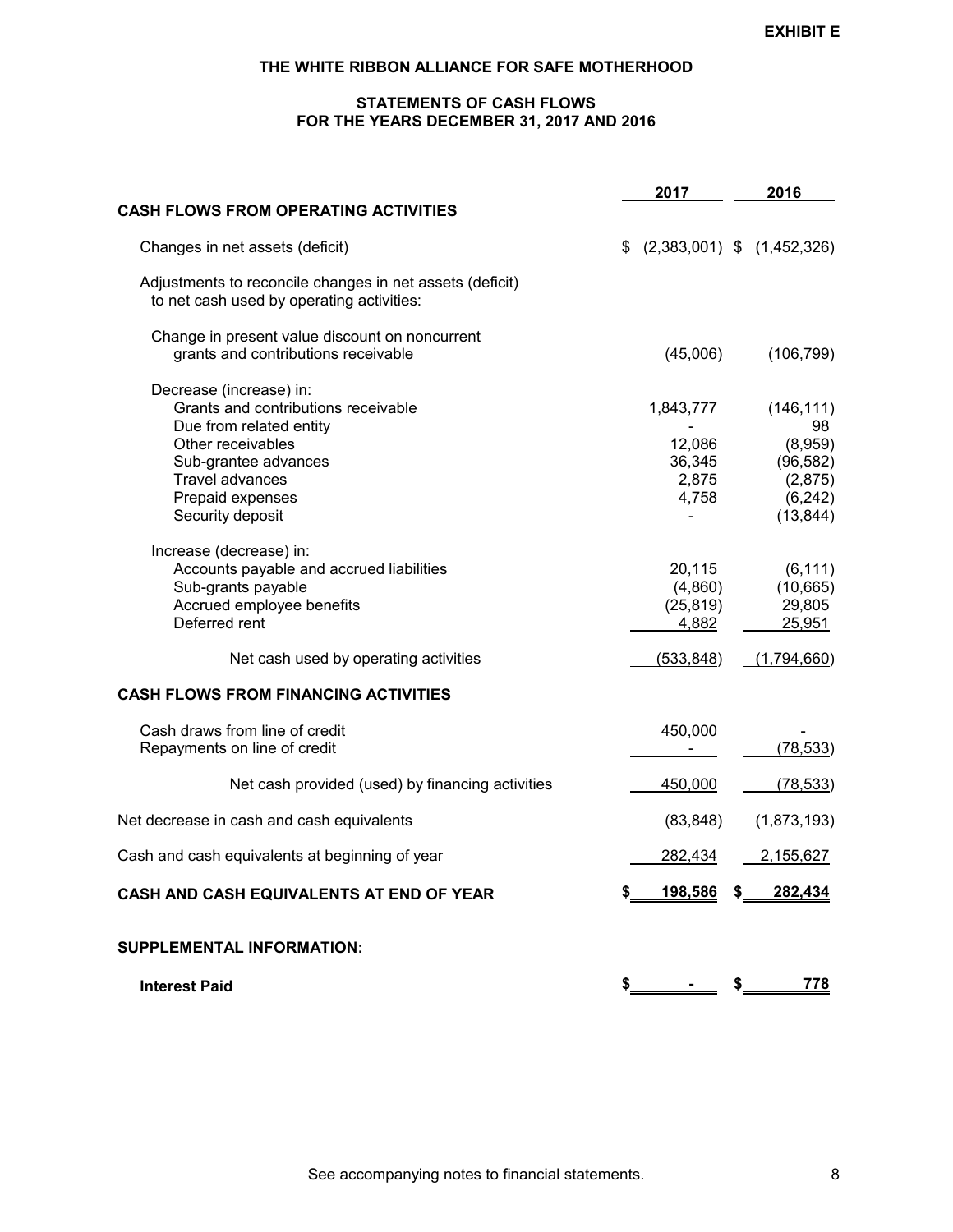#### **NOTES TO FINANCIAL STATEMENTS DECEMBER 31, 2017 AND 2016**

#### **1. SUMMARY OF SIGNIFICANT ACCOUNTING POLICIES AND GENERAL INFORMATION**

Organization -

The White Ribbon Alliance for Safe Motherhood (WRA) is a locally led, globally connected grassroots movement advocating for the health and rights of women and newborns. WRA actively works in partnership with women, men, their families and communities, professionals and practitioners from diverse fields and all sectors of government. WRA uses many approaches, all of which put citizens at the center.

Basis of presentation -

The accompanying financial statements are presented on the accrual basis of accounting, and in accordance with the Financial Accounting Standards Board (FASB) ASC 958, *Not-for-Profit Entities*.

Income taxes -

WRA is exempt from Federal income taxes under Section 501(c)(3) of the Internal Revenue Code. Accordingly, no provision for income taxes has been made in the accompanying financial statements. WRA is not a private foundation.

Cash and cash equivalents -

WRA considers all cash and other highly liquid investments with initial maturities of three months or less to be cash equivalents.

Bank deposit accounts are insured by the Federal Deposit Insurance Corporation (FDIC) up to a limit of \$250,000. At times during the year, WRA maintains cash balances in excess of the FDIC insurance limits. Management believes the risk in these situations to be minimal.

Grants and contributions receivable -

Grants and contributions receivable that are expected to be collected in future years are recorded at their fair value, measured at the present value of their future cash flows. The discounts on these amounts are computed using risk-adjusted interest rates applicable to the years in which the promises are received. Amortization of the discounts is included in other grants and contracts revenue in the accompanying Statements of Activities and Changes in Net Assets (Deficit).

All grants and contributions receivable are considered by management to be fully collectible. Accordingly, an allowance for doubtful accounts has not been established.

Uncertain tax positions -

For the years ended December 31, 2017 and 2016, WRA has documented its consideration of FASB ASC 740-10, *Income Taxes*, that provides guidance for reporting uncertainty in income taxes and has determined that no material uncertain tax positions qualify for either recognition or disclosure in the financial statements.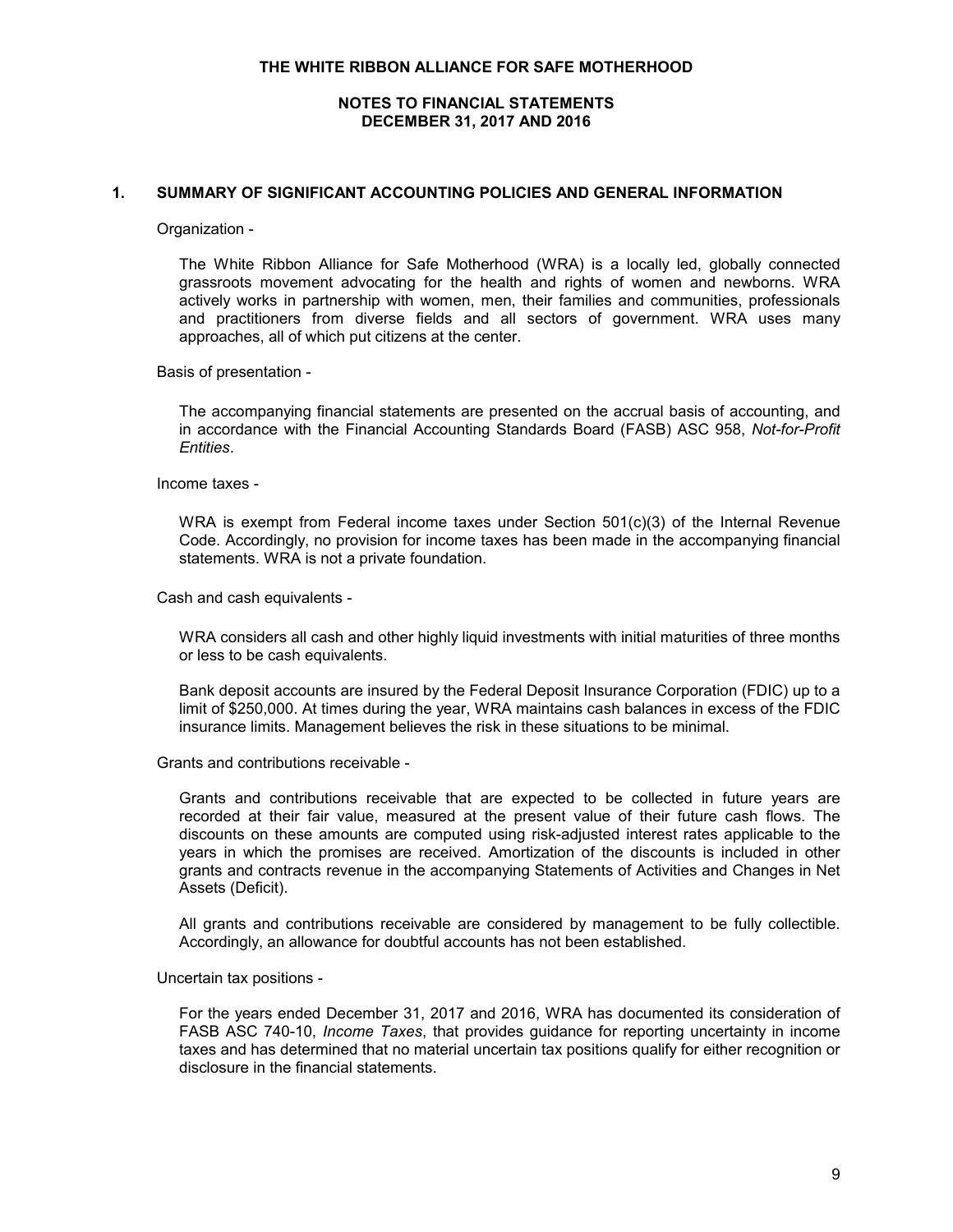#### **NOTES TO FINANCIAL STATEMENTS DECEMBER 31, 2017 AND 2016**

### **1. SUMMARY OF SIGNIFICANT ACCOUNTING POLICIES AND GENERAL INFORMATION (Continued)**

Net asset classification -

The net assets are reported in two self-balancing groups as follows:

- **Unrestricted net assets** include support and revenue received without donor-imposed restrictions. These net assets are available for the operations of WRA and include both internally designated and undesignated resources.
- **Temporarily restricted net assets** include support and revenue subject to donor-imposed stipulations that will be met by the actions of WRA and/or the passage of time. When a restriction expires, temporarily restricted net assets are reclassified to unrestricted net assets and reported in the Statements of Activities and Changes in Net Assets (Deficit) as net assets released from restrictions.

Grants and contributions revenue -

Grants and subawards that are awarded to WRA from foundations, bilateral and international organizations, pass-through entities and other non-Federal organizations are generally accounted for as contributions. WRA's policy is to treat donor-restricted grant awards/obligations as temporarily restricted support in the year notification is received from the donor. Grants are recognized as unrestricted support (released from restrictions) only to the extent of actual expenses incurred in compliance with the donor-imposed restrictions (or satisfaction of time restrictions). Grants received in excess of expenses incurred are shown as temporarily restricted net assets in the accompanying financial statements.

Awards to WRA from prime recipients of U.S. Government agencies and pass-through entities are recognized as unrestricted revenue when qualifying direct and indirect expenditures are incurred; any funds received in advance of incurring qualifying expenditures are recorded as refundable advances.

Foreign currency reporting -

WRA maintains cash in U.S. Dollars (USD) and British Pounds (GBP). All non-USD revenues and expenses are reported in the accompanying Statements of Activities and Changes in Net Assets (Deficit) and have been translated to U.S. Dollars using the average annual exchange rate. All year-end assets and liabilities (held in foreign currency) have been revalued at the current spot rates; therefore, exchange rate variances have been reflected as an exchange rate loss in the accompanying Statements of Activities and Changes in Net Assets (Deficit).

Sub-grantee advances, payables and expenses -

Sub-grantee advances consist of amounts provided to partners/sub-grantees to execute project objectives. Project costs incurred by partners/sub-grantees are recorded in the accompanying financial statements when reported to WRA; accordingly, advances are reduced and expenses are increased. Amounts not reimbursed by WRA (to partners/sub-grantees) as of fiscal year-end are recorded as sub-grants payable.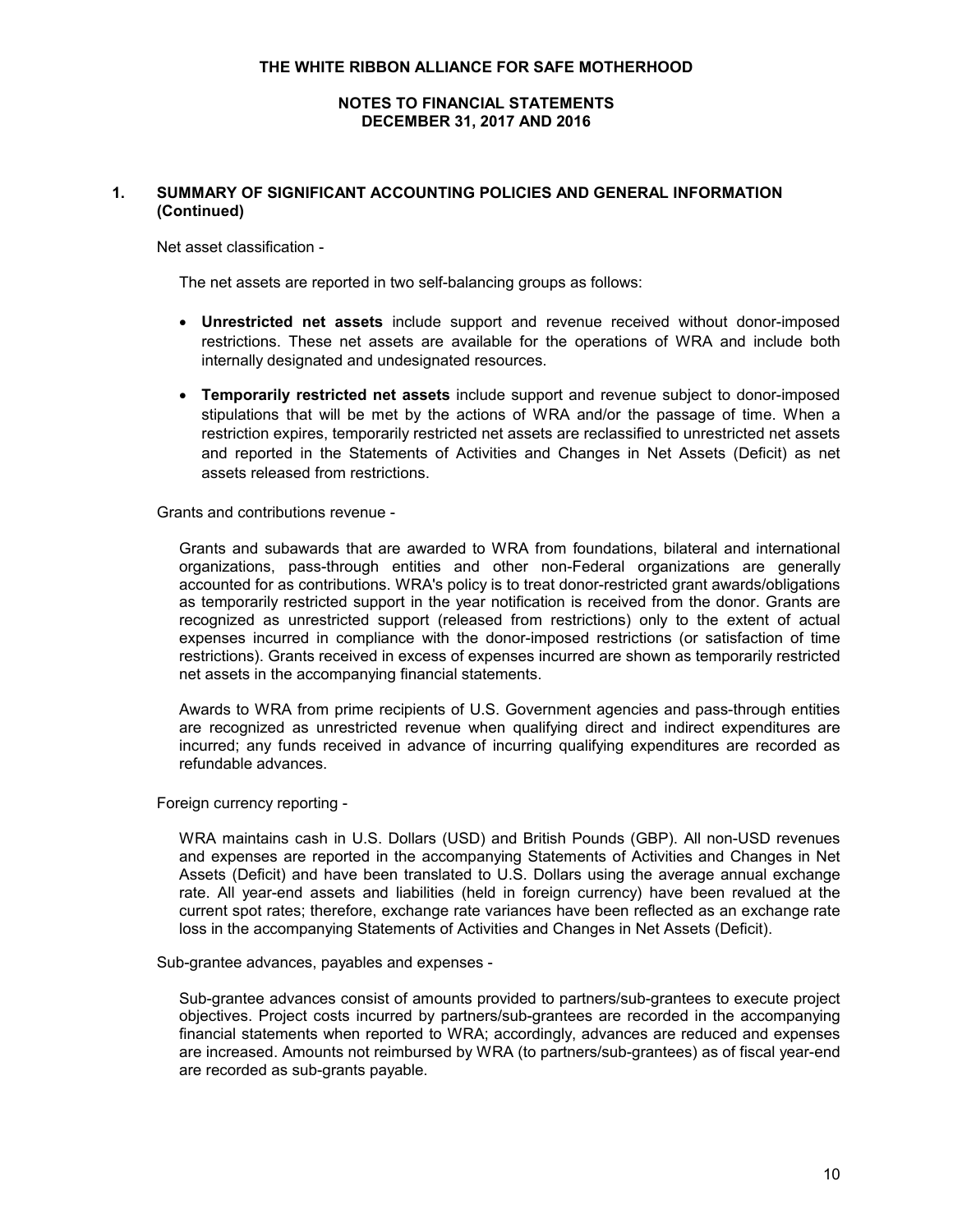### **1. SUMMARY OF SIGNIFICANT ACCOUNTING POLICIES AND GENERAL INFORMATION (Continued)**

In-kind contributions -

In-kind contributions consist of professional fees, materials and supplies, and are reported at their estimated fair value based on the number of donated hours and estimated rates of services rendered, or fair value as of the date of gift. The value of in-kind contributions totaled \$68,717 and \$310,669 during the years ended December 31, 2017 and 2016, respectively.

In-kind contributions have been allocated to the following functional expense categories during the years ended December 31, 2017 and 2016:

|                                                                 |   | 2017            | 2016 |                            |  |
|-----------------------------------------------------------------|---|-----------------|------|----------------------------|--|
| <b>Maternal Health</b><br>Management and General<br>Fundraising | S | 4.750<br>63.967 | - \$ | 243,972<br>58,535<br>8.162 |  |
| <b>TOTAL IN-KIND CONTRIBUTIONS</b>                              |   | 68,717          |      | 310,669                    |  |

Use of estimates -

The preparation of financial statements in conformity with accounting principles generally accepted in the United States of America requires management to make estimates and assumptions that affect the reported amounts of assets and liabilities at the date of the financial statements and the reported amounts of revenue and expenses during the reporting period. Accordingly, actual results could differ from those estimates.

Functional allocation of expenses -

The costs of providing the various programs and other activities have been summarized on a functional basis in the Statements of Activities and Changes in Net Assets (Deficit). Accordingly, certain costs have been allocated among the programs and supporting services benefited.

Going concern -

During the year ended December 31, 2017, WRA applied FASB ASU 2014-15, *Presentation of Financial Statements - Going Concern* and evaluated whether there are conditions or events, considered in the aggregate, that raise substantial doubt about its ability to continue as a going concern within one year after the date the financial statements are issued. See Note 9 for the analysis of the principal conditions, management's evaluation, and future plans that are intended to alleviate the conditions that raise the substantial doubt.

New accounting pronouncements (not yet adopted) -

In August 2016, the FASB issued Accounting Standards Update (ASU) 2016-14, *Presentation of Financial Statements of Not-for-Profit Entities* (Topic 958), intended to improve financial reporting for not-for-profit entities. The ASU will reduce the current three classes of net assets into two: with and without donor restrictions.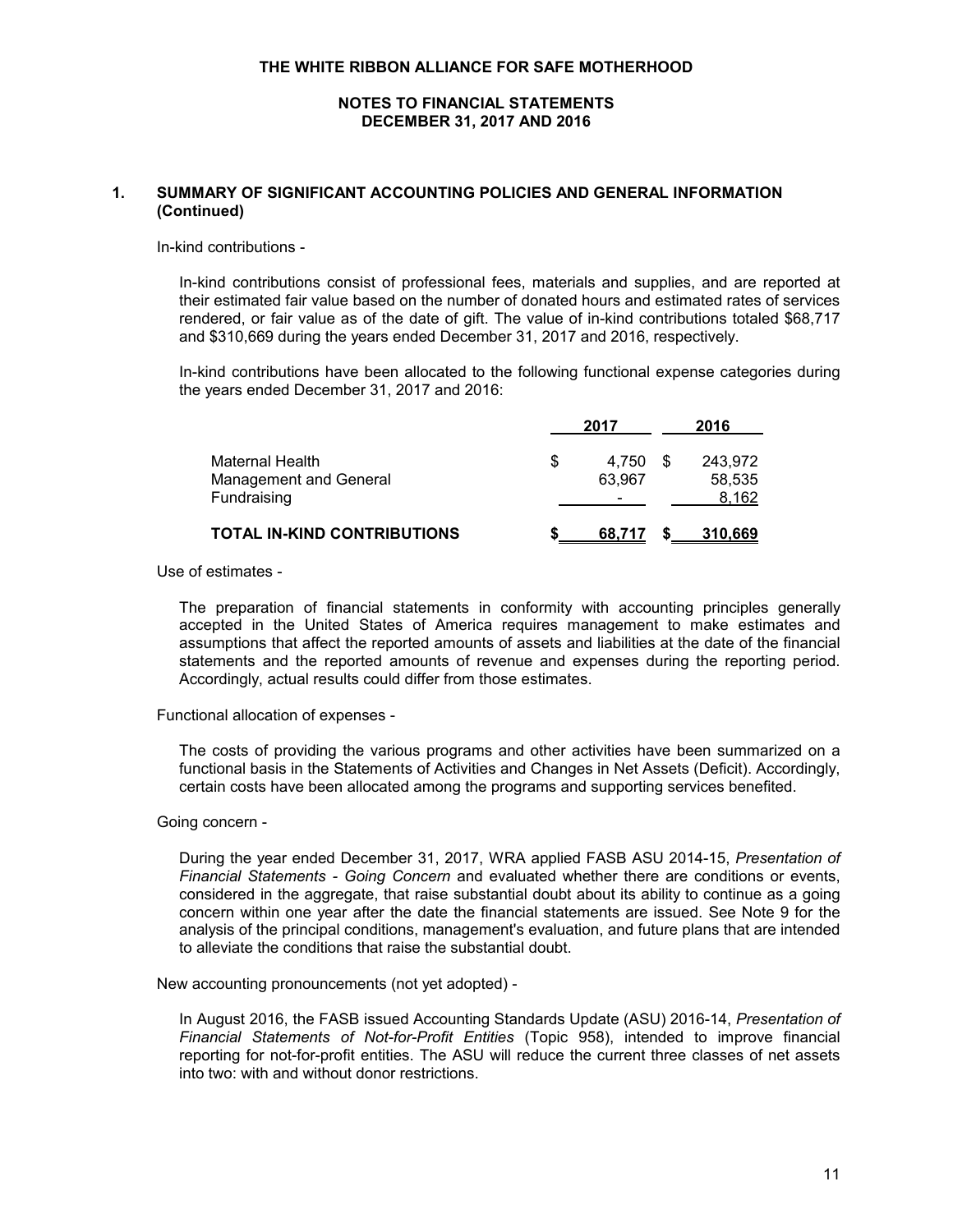### **1. SUMMARY OF SIGNIFICANT ACCOUNTING POLICIES AND GENERAL INFORMATION (Continued)**

New accounting pronouncements (not yet adopted) (continued) -

The change in each of the classes of net assets must be reported on the Statements of Activities and Changes in Net Assets (Deficit). The ASU also requires various enhanced disclosures around topics such as board designations, liquidity, functional classification of expenses, investment expenses, donor restrictions, and underwater endowments. The ASU is effective for years beginning after December 15, 2017. Early adoption is permitted; however, WRA has not elected to early adopt the ASU. The ASU should be applied on a retrospective basis in the year the ASU is first applied. While the ASU will change the presentation of WRA's financial statements, it is not expected to alter WRA's reported financial position.

In May 2014, the FASB issued ASU 2014-09, *Revenue from Contracts with Customers* (Topic 606) (ASU 2014-09). The ASU establishes a comprehensive revenue recognition standard for virtually all industries under generally accepted accounting principles in the United States (U.S. GAAP) including those that previously followed industry-specific guidance.The guidance states that an entity should recognize revenue to depict the transfer of promised goods or services to customers in an amount that reflects the consideration to which the entity expects to be entitled in exchange for those goods or services. The FASB issued ASU 2015-14 in August 2015 that deferred the effective date of ASU 2014-09 by a year; thus, the effective date is years beginning after December 15, 2018. Early adoption is permitted. WRA has not yet selected a transition method and is currently evaluating the effect that the updated standard will have on its financial statements.

In 2016, the FASB issued ASU 2016-02, *Leases* (Topic 842). The ASU changes the accounting treatment for operating leases by recognizing a lease asset and lease liability at the present value of the lease payments in the Statements of Financial Position and disclosing key information about leasing arrangements. The ASU is effective for private entities for years beginning after December 15, 2019. Early adoption is permitted. The ASU should be applied at the beginning of the earliest period presented using a modified retrospective approach.

WRA plans to adopt the new ASUs at the respective required implementation dates.

## **2. TEMPORARILY RESTRICTED NET ASSETS**

Temporarily restricted net assets consisted of the following as of December 31, 2017 and 2016:

|                                                                                                                                                                                                             | 2017                                         | 2016                            |
|-------------------------------------------------------------------------------------------------------------------------------------------------------------------------------------------------------------|----------------------------------------------|---------------------------------|
| The Bill and Melinda Gates Foundation - Reinvestment<br>for Improved Delivery of MNH<br>Bayer - Sustainable MHN Self Care<br>MacArthur Foundation - Core Support<br>MacArthur Foundation - Mexico Midwifery | 1,488,794 \$<br>46.712<br>134.886<br>145.754 | 3,795,668<br>142.607<br>306.378 |
| TOTAL TEMPORARILY RESTRICTED NET ASSETS                                                                                                                                                                     | 1,816,146                                    | 4,244,653                       |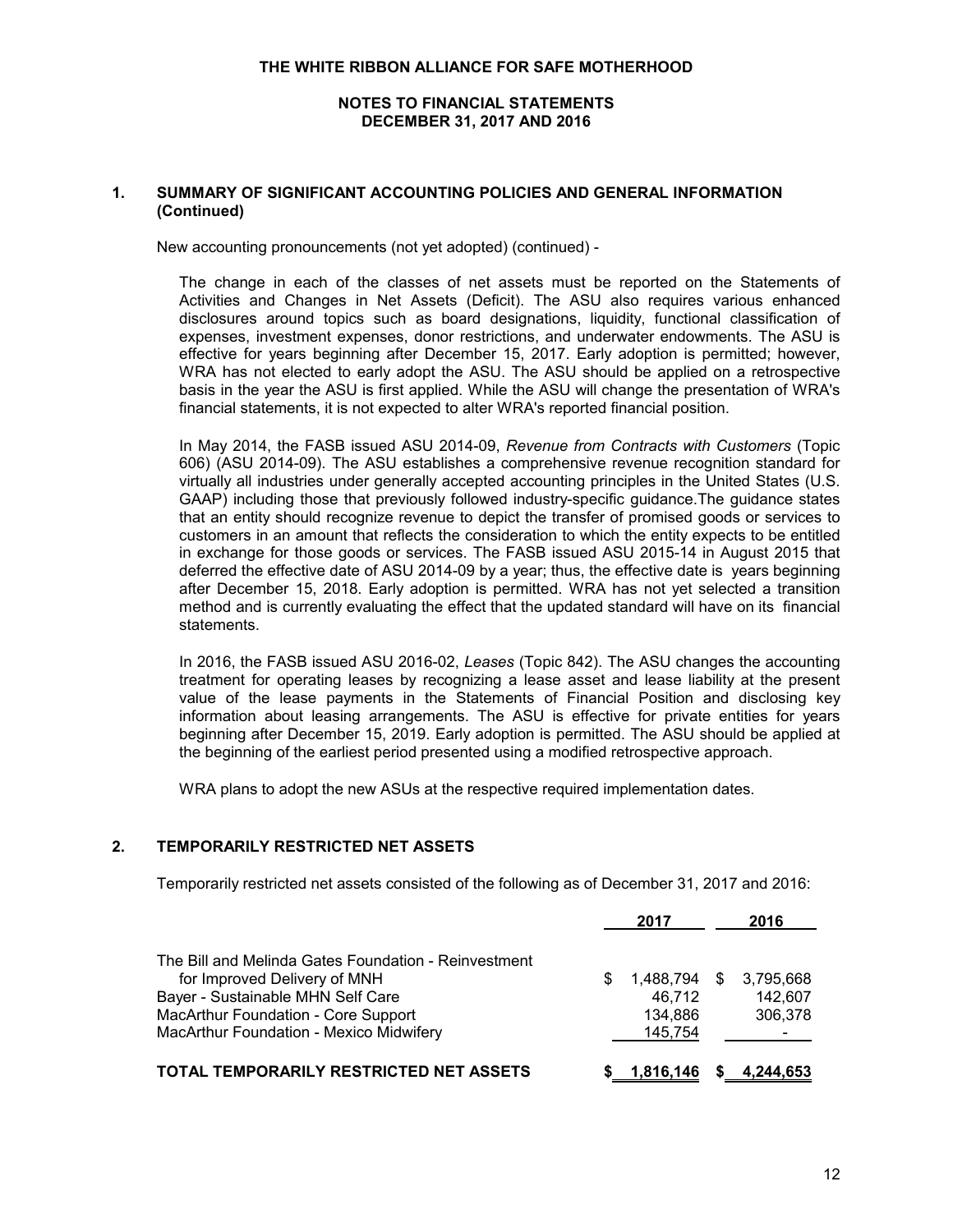### **3. NET ASSETS RELEASED FROM RESTRICTIONS**

The following temporarily restricted net assets were released from donor restrictions by incurring expenses, which satisfied the restricted purposes specified by the donors:

|                                                          | 2017        |    | 2016      |
|----------------------------------------------------------|-------------|----|-----------|
| IPPF - Core Support 2016                                 | \$          | S  | 27,020    |
| World Health Organization - Campaign & Capacity          |             |    | 43,000    |
| World Health Organization - Civil Society Meeting        |             |    | 24,000    |
| World Health Organization - PMNCH Malawi                 | 11,000      |    |           |
| The Bill and Melinda Gates Foundation - Reinvestment for |             |    |           |
| Improved Delivery of MNH                                 | 2,348,734   |    | 2,037,581 |
| UN Women SHRH - Advocacy                                 |             |    | 2,162     |
| Bayer - Sustainable MHN Self Care                        | 645,894     |    | 353,666   |
| MacArthur Foundation - Core Support                      | 174,639     |    | 190,475   |
| MacArthur Foundation - Mexico Midwifery                  | 7,246       |    |           |
| <b>NET ASSETS RELEASED FROM RESTRICTIONS</b>             | \$3,187,513 | S. | 2.677.904 |

### **4. LEASE COMMITMENTS**

Beginning September 1, 2014, WRA was under a 36-month sublease agreement for office space in Washington, D.C. Base rental payments under this agreement were \$7,200 per month, with a 5% annual escalation (and required a security deposit of \$850); the agreement was terminated early, effective August 1, 2016.

On June 21, 2016, WRA signed a new 50-month sublease agreement for a different office space in Washington, D.C., effective July 1, 2016 and which runs through August 31, 2020. Base rental payments under the new agreement are \$14,694 per month, with 4% annual escalation. The first and second month of rental payments were abated, and the first month of the following three years of the agreement will also be abated.

Beginning July 1, 2015, WRA shared a portion of its previous office space with a sub-tenant under a one-year arrangement that expired June 30, 2016 and required rental payment of \$1,800 per month, until the sub-tenant's space was reduced and rental payments decreased to \$1,200 per month; the sub-tenant lease payments were offset against WRA's rent expense in the accompanying Statements of Functional Expenses. The sub-tenant currently subleases office space from WRA in its new office space under a two-year sublease agreement. Rental payments received during the year ended December 31, 2016 totaled \$1,960 per month. Effective March 31, 2017, this sublease was terminated at no cost to the sub-tenant.

Accounting principles generally accepted in the United States of America require that the total rent commitment should be recognized on a straight-line basis over the term of the lease. Accordingly, the difference between the actual monthly payments and the rent expense being recognized for financial statement purposes is recorded as a deferred rent liability.

During the years ended December 31, 2017 and 2016, the deferred rent liability totaled \$30,833 and \$25,951, respectively.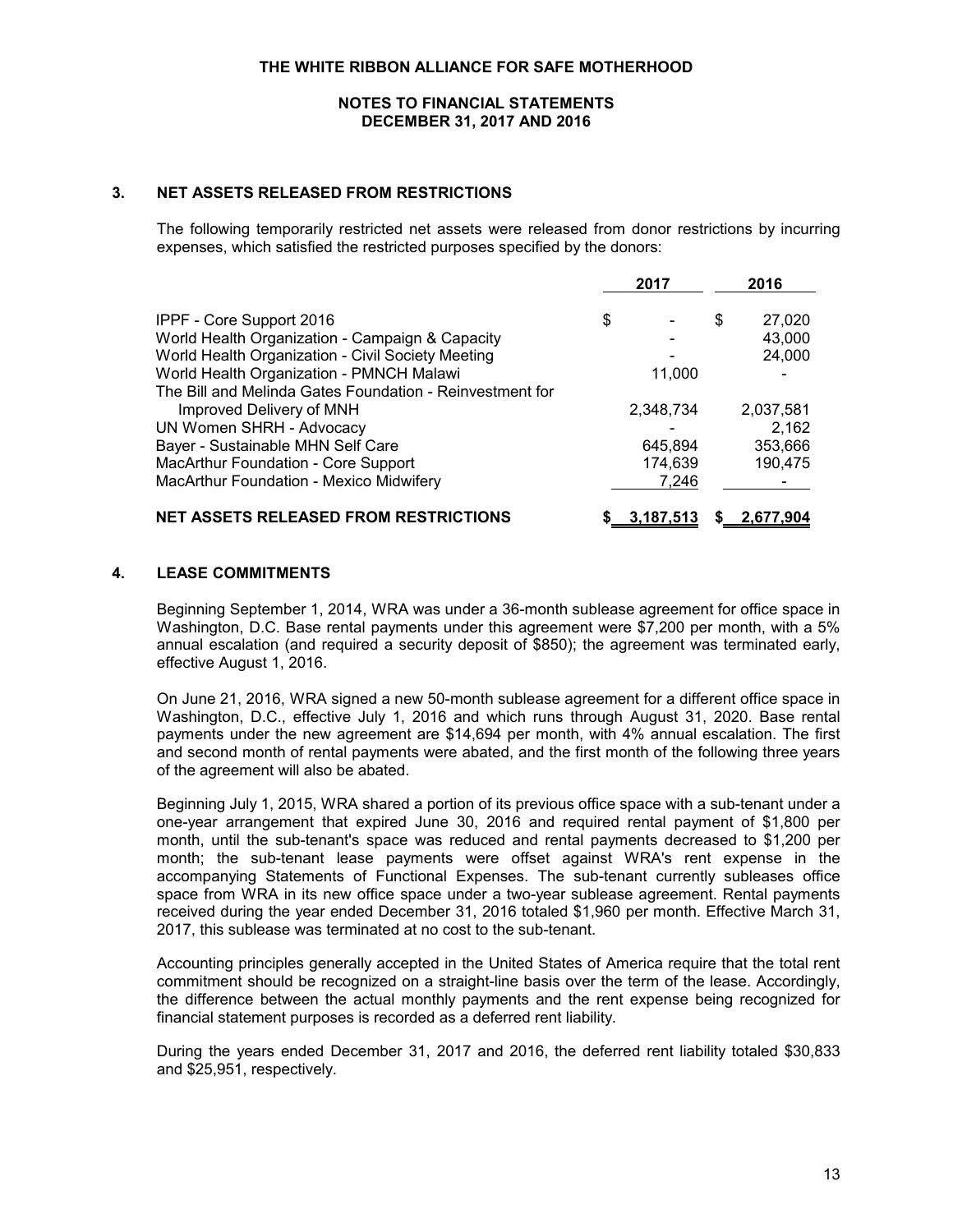#### **NOTES TO FINANCIAL STATEMENTS DECEMBER 31, 2017 AND 2016**

### **4. LEASE COMMITMENTS (Continued)**

The following is a schedule of the future minimum lease payments:

## **Year Ended December 31,**

|      |   | 482,710 |
|------|---|---------|
| 2020 |   | 133,552 |
| 2019 |   | 178,002 |
| 2018 | S | 171,156 |
|      |   |         |

Rent expense (net of sub-lease payments received) during the years ended December 31, 2017 and 2016 totaled \$163,574 and \$122,007, respectively, and are included in Occupancy in the accompanying Statements of Functional Expenses.

### **5. U.S. GOVERNMENT FUNDING**

WRA is the recipient of Federal awards through entities funded by the U.S. Government. For the years ended December 31, 2017 and 2016, such grants were subject to audit under the provisions of *Title 2 U.S. Code of Federal Regulations (CFR) Part 200 Uniform Administrative Requirements, Cost Principles, and Audit Requirements for Federal Awards (Uniform Guidance).* However, WRA's expenditures of federal awards during the years ended December 31, 2017 and 2016 were below the \$750,000 threshold as stipulated in the Uniform Guidance, and thus, WRA was not required to be audited pursuant to the provisions of Uniform Guidance for the years ended December 31, 2017 and 2016.

### **6. LINE OF CREDIT**

WRA maintains a \$500,000 line of credit with a local financial institution. The line of credit is secured by WRA's cash and receivables, and bears interest on outstanding borrowings equal to the Federal prime rate plus 1.00% (5.50% and 4.75% as of December 31, 2017 and 2016, respectively), and is renewable annually, subject to satisfactory credit performance.

As of December 31, 2017, the outstanding balance and accrued interest on the line of credit aggregated \$450,000 and \$1,512, respectively. As of December 31, 2016, there were no outstanding borrowings.

## **7. GRANTS AND CONTRIBUTIONS RECEIVABLE**

WRA receives grants and contributions from foundations and international organizations for multiyear program support.

As of December 31, 2017 and 2016, WRA had uncollected commitments from such organizations aggregating \$1,764,482 and \$3,608,259, respectively.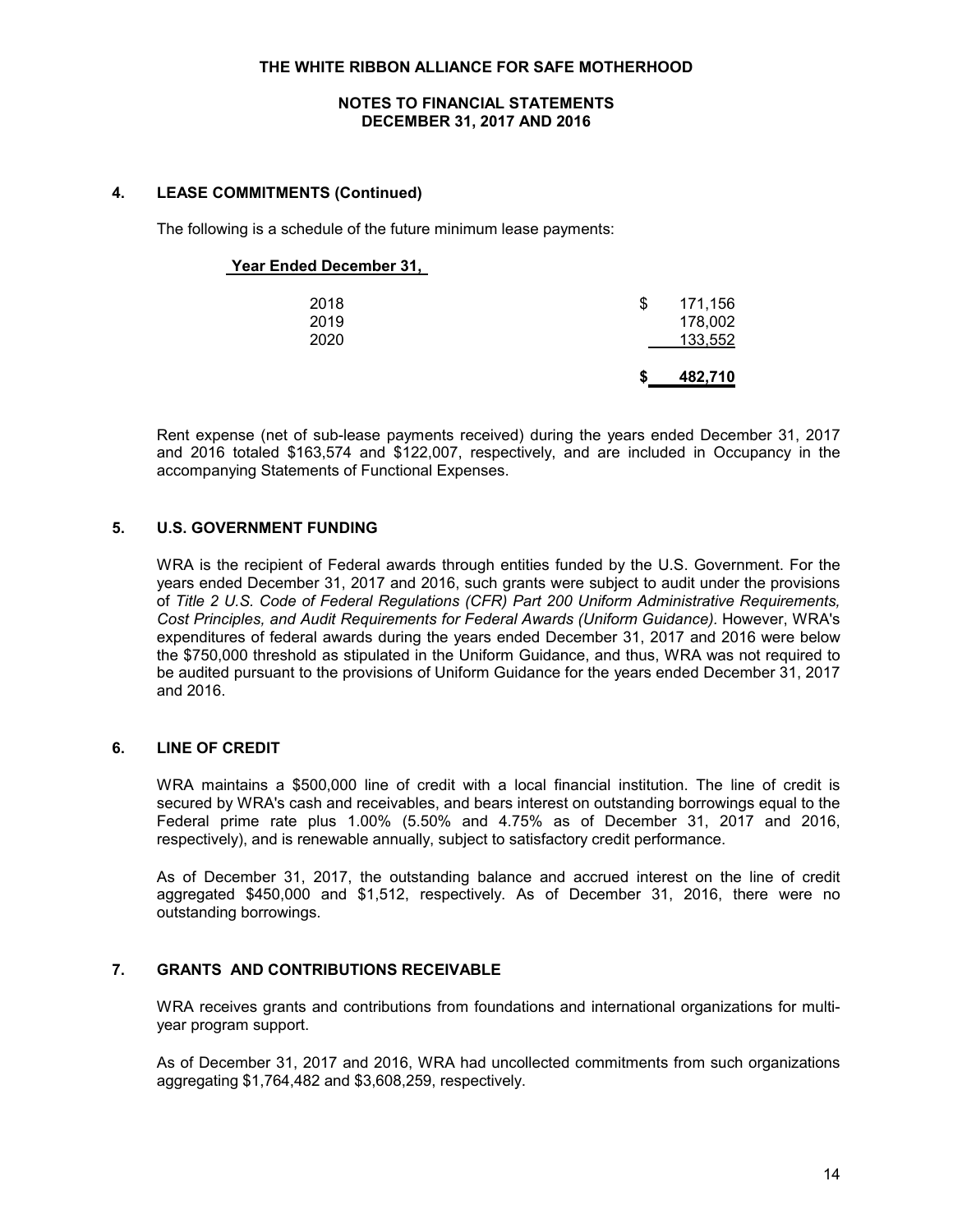### **7. GRANTS AND CONTRIBUTIONS RECEIVABLE (Continued)**

The following is a schedule of expected payments to be received in future years, as of December 31, 2017 and 2016:

|                                                 |     | 2017        |    | 2016                                |
|-------------------------------------------------|-----|-------------|----|-------------------------------------|
| Less than one year<br>One to five years         | SS. |             |    | 1,764,482 \$ 2,178,455<br>1,429,804 |
| Total<br>Less: Present value discount (3.25%)   |     | 1.764.482   |    | 3,608,259<br>(45,006)               |
| <b>GRANTS AND CONTRIBUTIONS RECEIVABLE, NET</b> |     | \$1,764,482 | S. | <u>3,563,253</u>                    |

### **8. RETIREMENT PLANS**

WRA provides retirement benefits to its U.S. employees through a 401(k) profit sharing retirement plan covering those U.S. employees 18 years of age and older (employees are eligible immediately upon hire). WRA makes non-elective safe harbor contributions of three percent of eligible compensation. Contributions to the Plan during the years ended December 31, 2017 and 2016 totaled \$36,705 and \$31,274, respectively, and are included in benefits in the accompanying Statements of Functional Expenses.

WRA provided retirement benefits to its U.K. employees through a defined contribution plan. WRA contributed 3% of gross wages. Contributions to the Plan during the year ended December 31, 2016 totaled \$2,857 and are included in benefits in the accompanying Statements of Functional Expenses. During the year ended December 31, 2016, WRA ceased employment of its U.K. employees, and thus, there were no contributions to this Plan during the year ended December 31, 2017.

## **9. GOING CONCERN**

As of December 31, 2017 and 2016, WRA maintained an unrestricted net deficit position of \$(351,804) and \$(397,310), respectively. Additionally, during the years ended December 31, 2017 and 2016, WRA experienced negative cash flows from operations. Management has evaluated the significance of these conditions in relation to WRA's ability to meet its obligations. Management's plans (and current funding conditions) that are intended to alleviate the conditions that raise substantial doubt about WRA's ability to continue as a going concern include the following:

- WRA has secured 100% (\$3.1m) of its 2018 annual budget as of the date of our audit report.
- WRA is in process of renewing a three-year commitment with a major donor (during 2018), and that commitment is expected to total in excess of \$5,000,000, for the period September 2018 though August 2021.
- WRA has projected a positive unrestricted change in net assets for 2018 year in excess of \$43,000, primarily through cost-cutting as well as increased fundraising efforts targeted to corporate, individual, Board, foundation and other donors providing unrestricted funding.
- WRA will continue to draw cash from its \$500,000 line of credit (as needed) in order to meet obligations until such time when its unrestricted reserves have been replenished.